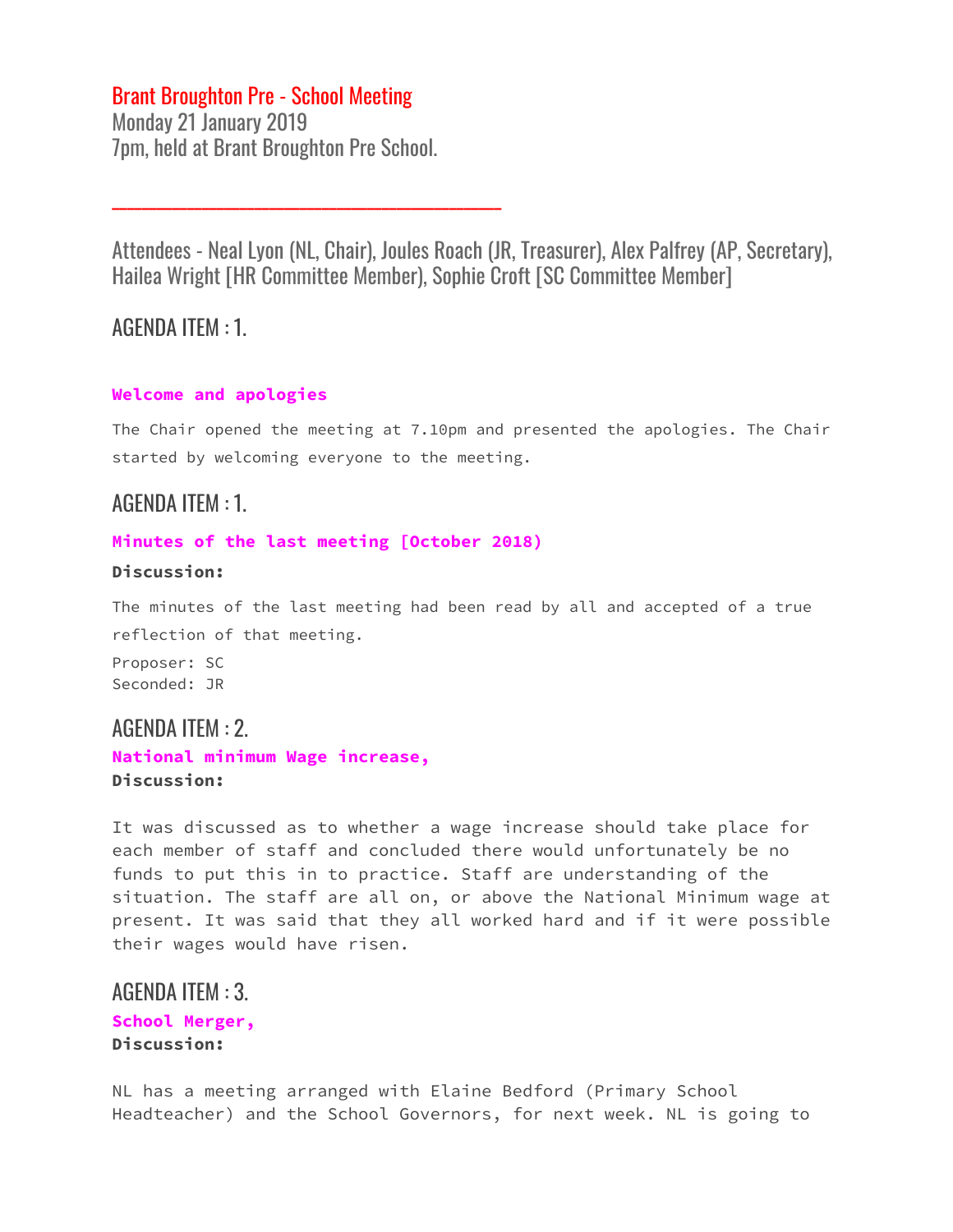present financial forecasts and last years accounts as a starting point in the discussion to potentially take over the Preschool. It is then in the hands of the Governors to decide if it will benefit the school to do so. It would be up to the Committee to decide as to whether we dissolve as a charity if the merger was to go ahead.

- Elaine Bedford has also requested a building survey to be done for Pre School at a cost of £323 (which is one third of total cost, the school will pay the rest)

**Vote : All in favour.**

### AGENDA ITEM : 4.

#### **Lease,**

**Discussion:**

There is a lease in place that covers the Pre School for the foreseeable future. We have been offered a lease that is the same as the previous one (Rent £500 to County Council)

Lincolnshire County Council have given us the option to Park for one year.

**Vote : All in favour.**

#### AGENDA ITEM : 5.

#### **Fundraising, Discussion:**

It was discussed that Preschool is forecast to suffer a loss of approximately £4000, this financial year, and it is important that we try and boost this as soon as possible. Lots of ideas were discussed including a family quiz night, which was decided that we could possibly implement later in the year. An Easter egg hunt, was decided on to go ahead on the 20th April, 3pm till 6pm. HB already has the village hall booked and would be happy to hand over to us along with the bouncy castle she has hired. Things to include;

- 1. Easter egg hunt with wooden eggs hidden in various locations around the village. SC could ask her dad to make these.
- 2. Small disco
- 3. Tea and cake
- 4. Possibly pony rides, HB to find out more about insurance etc.
- 5. Mini competitions eg. Easter bonnet making, painting eggs etc.
- 6. High end raffle, we could possibly ask local businesses to donate vouchers/ items.
- 7. Set price of £5 per child, all crafts etc included in price. Tea and cake to be charged separately.
- 8. SC to sort poster, JR to send letter to supermarkets.